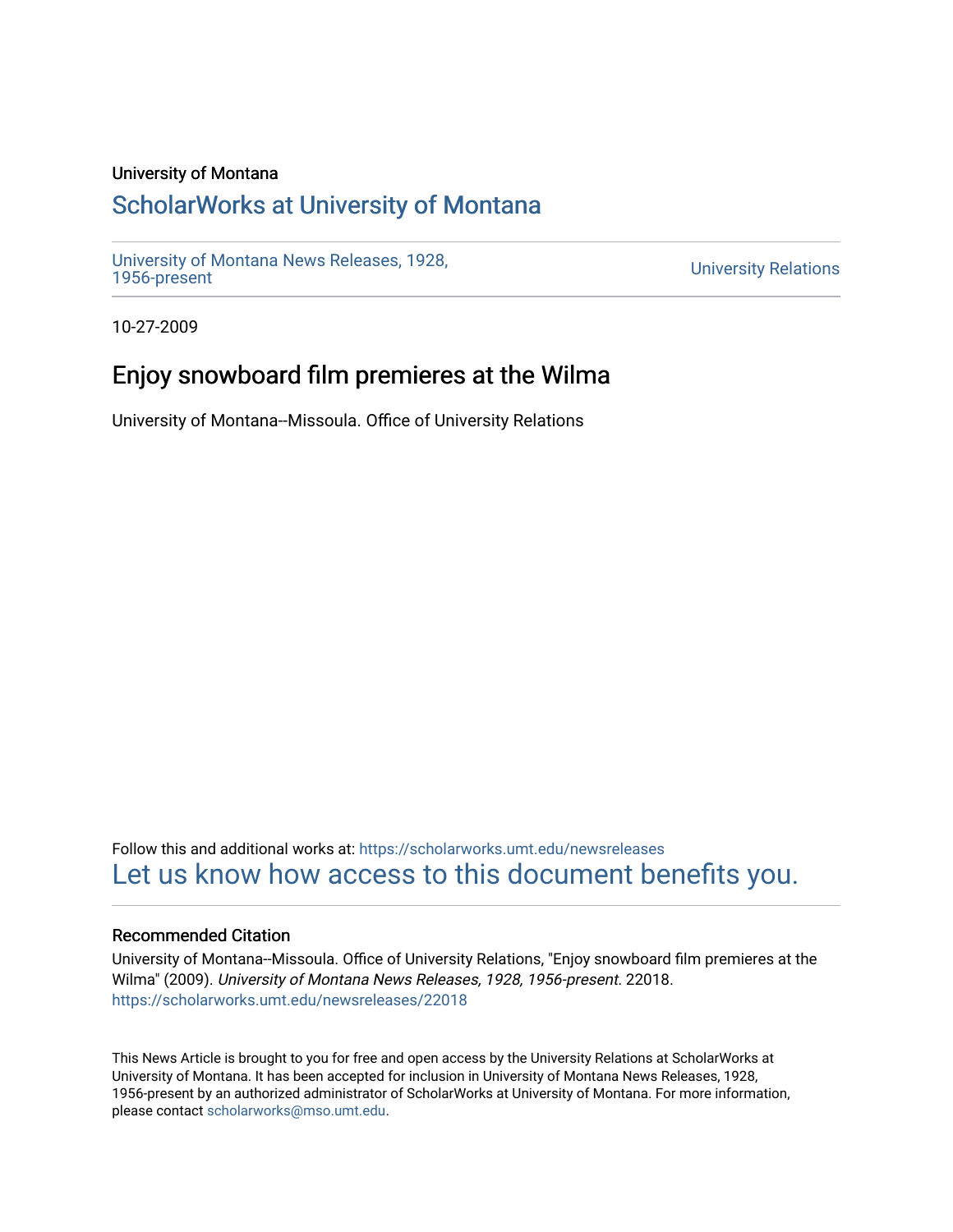

UNIVERSITY RELATIONS • MISSOULA, MT 59812 • 406.243,2522 • FAX: 406.243.4520

## N E W S R E L E A S E

Oct. 27, 2009

**Contact:** Zach Partin, promotions director, KBGA College Radio. 406-243-6139, [promotions@kbga.org](mailto:promotions@kbga.org).

### **ENJOY SNOWBOARD FILM PREMIERES AT THE WILMA**

### **MISSOULA -**

KBGA College Radio at The University of Montana and Missoula's Edge of the World present a night of snowboard film premieres Thursday, Nov. 12, at the Wilma Theatre.

The event, a fundraiser for the Backwoods Project, features the new Absinthe film "Neverland" and Burton's "The B Movie." KBGA disc jockey Fleege will provide music before the show and at intermission.

Doors open at 5 p.m., and the film showings start at 6 p.m. Tickets for the event cost \$6 and can be purchased at Edge of the World, located at 618 S. Higgins Ave., or at the door. Edge of the World and KBGA merchandise will be given away during the event and on air at 89.9 FM.

"Neverland" has been voted the No. 1 snowboard film of the year. It was filmed on location in Japan, British Columbia, Utah and Europe and features heavy hitters such as Travis Rice, Marc Frank Montoya, J.P. Solberg and many more. The film is filled with huge backcountry booters, gnarly ledges and plenty of tree jibbing.

"The B Movie" is Burton's first film in more than a decade. It features new tricks that have never been thrown down before and a \$1.5 million park built exclusively for the movie.

The Backwoods Project was created to support Missoula's freestyle community and improve lives through the healthy activities of snowboarding and freestyle skiing. The initial